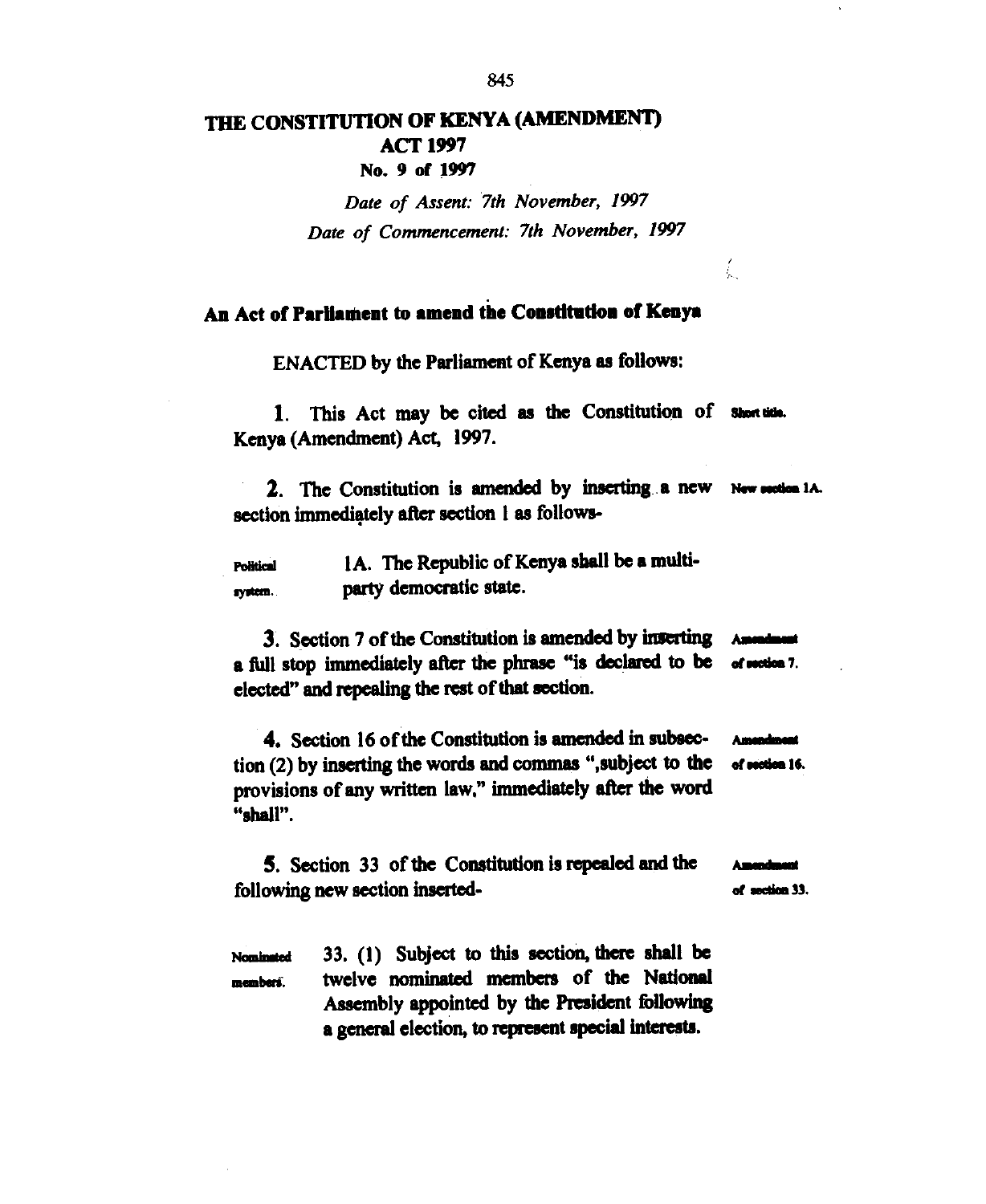(3) The persons to be appointed shall be nominated by the parliamentary parties according to the proportion of every parliamentary party in the National Assembly, taking into account the principle of gender equality.

(4) The proportions under subsection (3) shall be determined by the Electoral Commission after every general election and shall be signified by the chairman of the Commission to the leaders of the concerned parliamentary parties, the President and the Speaker.

(5) The names of the nominees of parliamentary parties shall be forwarded to the President through the Electoral Commission who shall ensure observance of the principle of gender equality in the nominations.

**6.** Section 41 of the Constitution is amended-

(a) in subsection (1) by deleting the word "other" after the word "four" and inserting the words "and not more than twenty-one".

(b) by insetting the following new subsection (IA) immediately after subsection (1)-

> (1A) Every member of the Commission shall be a citizen of Kenya.

**Antaxlment**  of section 41.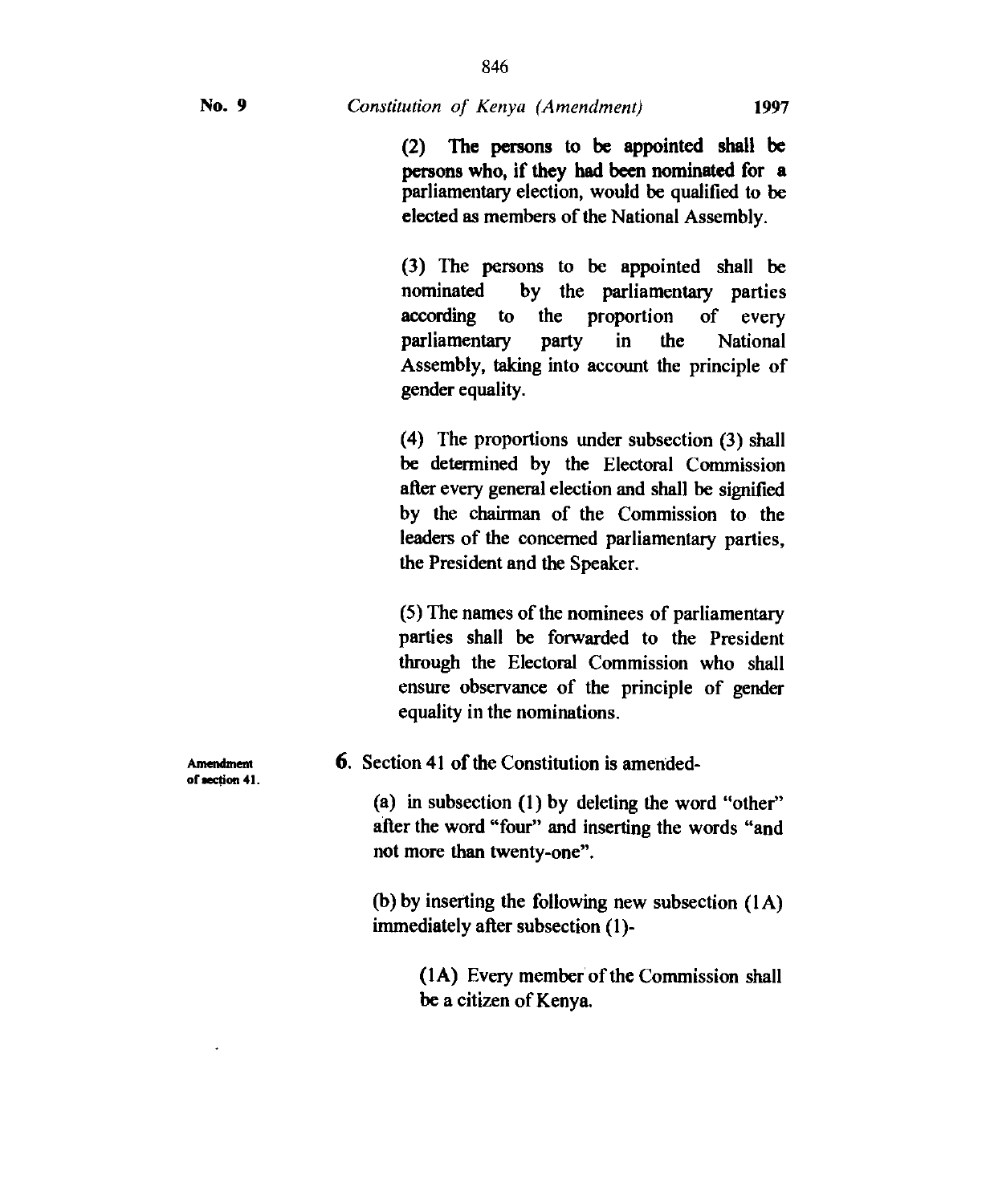•

**(c) by inserting the following new subsection (2A)** 

**immediately after subsection (2)-** 

(2A) The chairman and the vice-chairman of the Commission shall be persons who have held or are qualified to hold office of judge of the High Court or judge of appeal under the Constitution.

(d) by repealing subsection (10) and inserting the following new subsection-

> (10) Subject to this Constitution and<br>
> ithout projudice to subsection (9). without prejudice to subsection Parliament may provide for the orderly and effective conduct of the operations and business of the Commission and for the powers of the Commission to appoint staff and establish committees and regulate their procedure.

**7.** Section 42A of the Constitution is amended - (a) by renumbering the existing paragraph (c) **Amendment of section 42A** 

thereof as paragraph "(e)", and

(b) by deleting the word "and" at the end of. paragraph (b) and inserting the following new paragraphs "(c)" and "(d)" in correct numerical order immediately after paragraph (b)-

"(c) promoting free and fair elections;

(d) promoting voter education throughout Kenya; and".